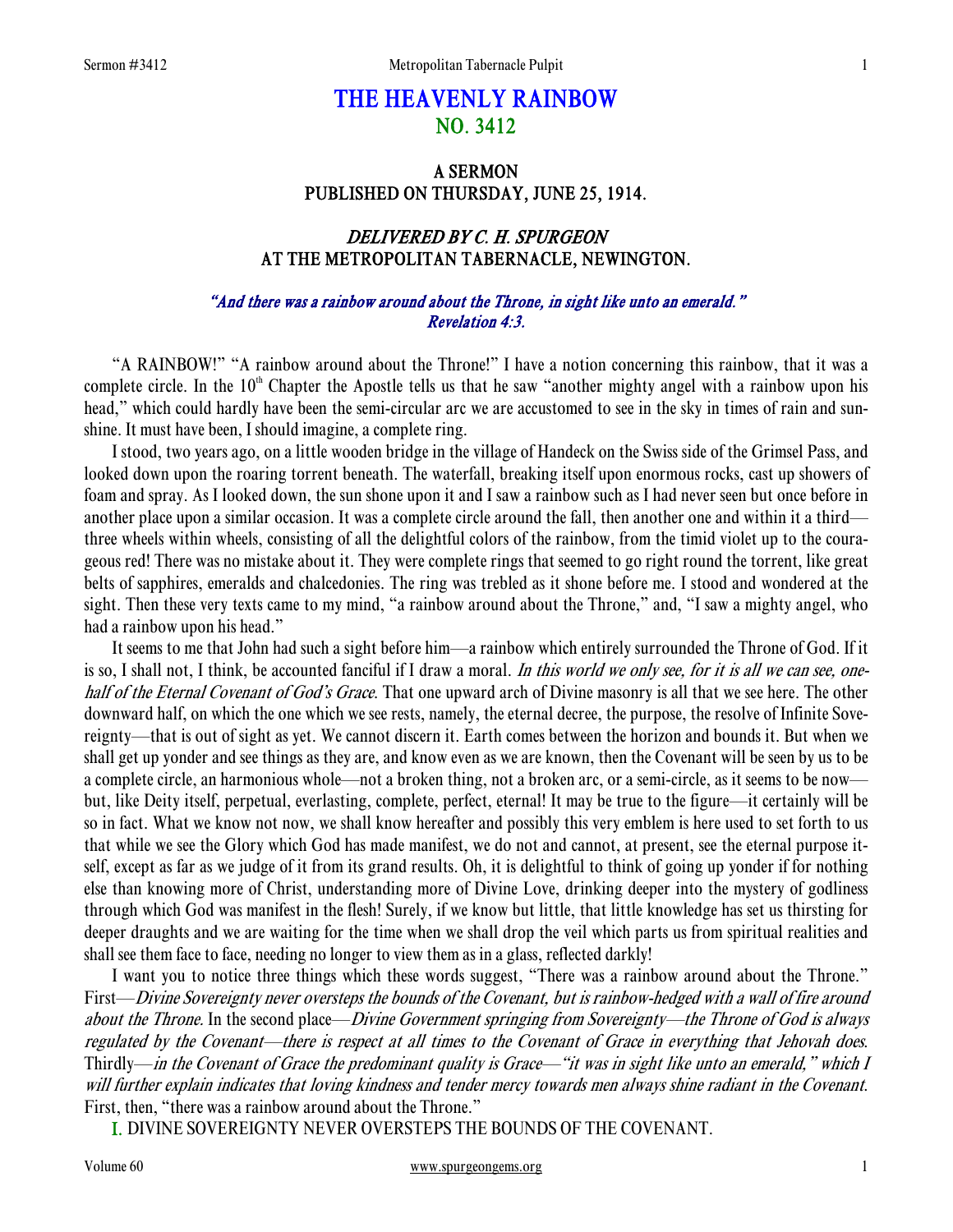"There was a rainbow around about the Throne"—as though the rainbow hedged the Throne of God—belted it, girt it round about. God's Sovereignty must, of necessity, be absolute and unlimited. He made everything and as nothing existed before God, or independent of God, He had a right to make what He pleased and to make all that He did make after His own will and pleasure. And when He has made, His rights do not terminate, but He still continues to have an altogether unlimited and absolute power over the creatures of His hands. He claims the right for Himself. "Has not the potter power over the clay to make of the same lump one vessel to honor, and another to dishonor?" God has the power to create and the power, afterwards, to use that which is created for the purpose for which He has made it. "Shall I not do what I will with My own?" is a question which the Almighty may well ask of all His creatures who would dare to bring Him to their bar and blasphemously rejudge His judgment, snatch from His hands the balance and the rod and seek to set themselves up as censors of the Holy One! Whenever men say, "How can God do this?" and, "How shall He do that?" it should always content us to answer, "No, O man, but who are you that replies against God?" for whether we will have it or not, still God has said it and He will stand to it. "I will have mercy on whom I will have mercy, and I will have compassion on whom I will have compassion"—so then, it is not of him that wills nor of him that runs, but of God that shows mercy!

 But as one Truth of God is always to be taken in its relation to another Truth and not to be isolated from its natural kindred, it is a delightful consideration that God, in His absolute Sovereignty, never does violence to any of His other attributes and, *above all, never does violence to the Covenant*. The Covenant still surrounds the Sovereignty and practically hedges it within its bounds!

God is practically, as far as we are concerned, bound by His own Revelation of His own Character. He has been pleased to tell us that He is just and that He is the Lord God, merciful and gracious. In a few words, He has given us the sum of Himself by saying that, "God is Love." When a man says concerning himself, "I have a right to do as I like, but I am generous as well as just," you feel sure he will exercise the right which he claims in a manner according to and consistent with his own statement of what he is. And if he has rightly estimated his own character, he will give bountifully and pay honorably. Rest assured, then, that God's Sovereignty never will prove Him to have misrepresented Himself, or to have deceived us! When He says that He is just, He neither can nor will act unjustly towards any creature He has made. There was never a pang or a pain inflicted arbitrarily by God. God never pronounced a curse upon any man unless that man had clearly and richly earned it by his sin! No soul was ever cast into Hell by God's Sovereignty. God takes counsel with Himself, but He stoops not to caprice. How comes the hapless creature, then, to this dread torment? Sin brings the sinner into a ruined state—*justice* pronounces the sinner's doom. Sovereignty may let that doom stand. What if it moves not to avert the issue? Justice it is that pronounces the curse. Be assured, Man, however much you may kick against the Doctrine of Election, you have no reason to do so! Whatever that Doctrine may involve, it is not possible but that God must and will act towards you in a way so strictly just that when you, yourself, come to discover it in eternity, you will not be able to complain, but be compelled to stand speechless!

 Moreover, God has been pleased to assure you that He is Love—that He is merciful and gracious, slow to anger, and plenteous in mercy. Now, whatever Sovereignty may decree, you may rest assured that the decree will be in consonance with the fact that God is full of mercy, grace and truth. I know some of you set up the decree of God like a huge monster before you. You paint a horrible picture, as though the visage of Him that speaks to you from Heaven were cruel and pitiless. But that picture is drawn by your perverse imagination—it is not God's portrait of Himself, for He says, "As I live, says the Lord God, I have no pleasure in the death of him that dies, but had rather that he would turn unto Me and live." God mocks not when He says, "Turn you, turn you; why will you die, O house of Israel?" That is honest emotion which God feels over a sinner who ruins himself when He cries, "How can I give you up? How shall I set you as Admah? How shall I make you as Zeboim? My heart is moved; My repentings are kindled together!" God wills not the death of a sinner, but had rather that he should turn unto Him and live! So He, Himself, assures us and, Sovereign as He is, yet He still remains both just and gracious forever—and let us not doubt it for a moment! The rainbow, the rainbow of His own glorious attributes of mercy always surrounds the Throne of God!

It is equally certain, taking another view of this subject, that God's Sovereignty never can by any possibility run counter to the promise which He Himself has made. God has a right to do as He wills with His own, but when He once, in His Sovereignty, chooses to make a promise, He would be unfaithful if He did not keep it—and it is not possible that He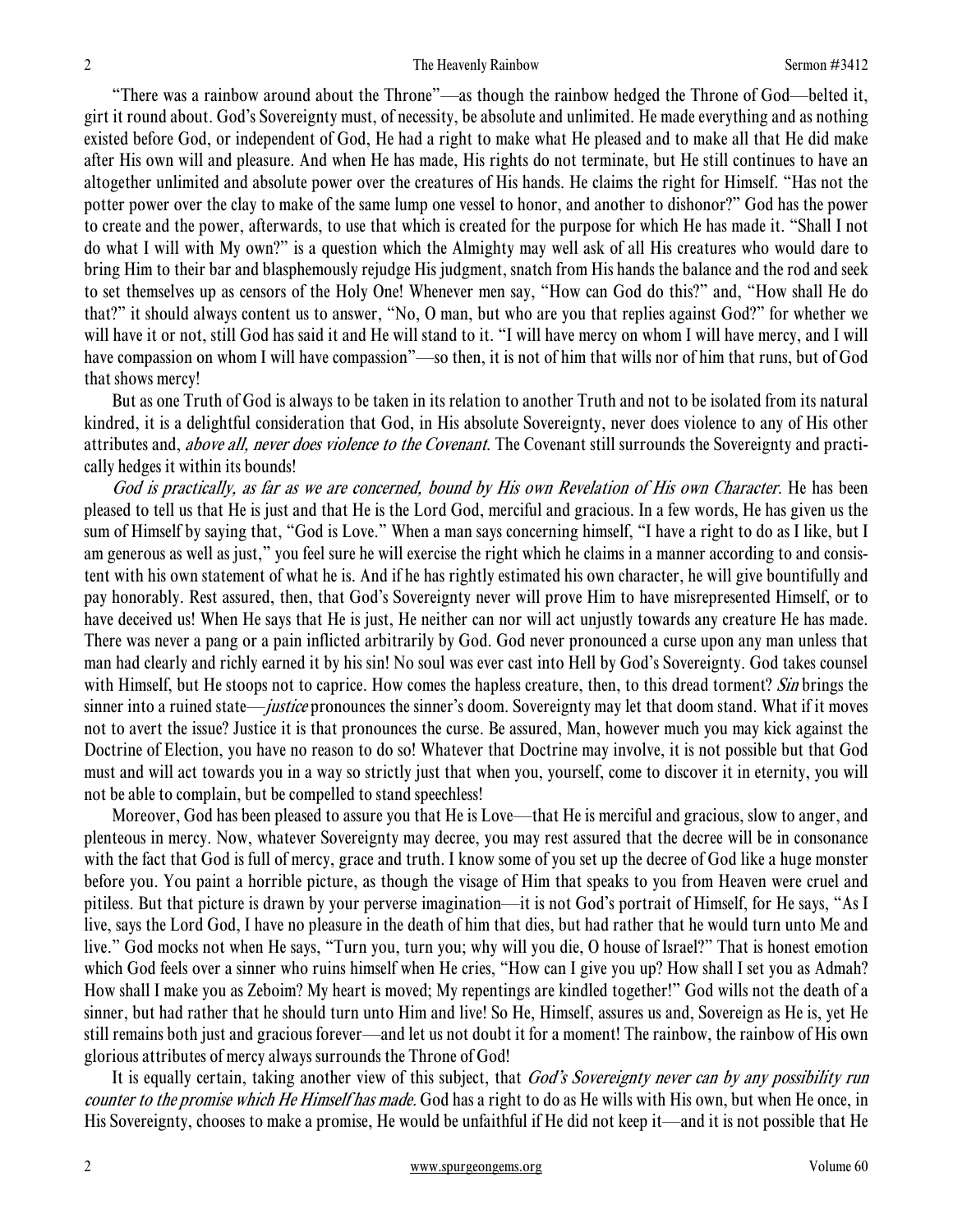#### Sermon #3412 **Sermon #3412** The Heavenly Rainbow 3

can be unfaithful, for none of His Words ever did fail, or ever shall! He has been true to the very jots and tittles of all that He has, Himself, declared. Never in any case has any man been able to say that God has spoken in secret, and said to the seed of Jacob, "Seek you My face," in vain. I want every unconverted person here to be careful to note this Truth of God. Whenever you find a promise in God's Word, do not let the thought of Predestination scare you from it. Predestination can never be contrary to the promise! It is not in Election, or Reprobation, or in any Doctrine that asserts Divine Sovereignty to make the promise of God to be of no effect! Take a promise like this—"He that believes and is baptized, shall be saved." If you believe, and if you are baptized, you have, then, God's Word for it—you shall be saved! Be sure of it that stands fast! Heaven and earth may pass away, but that Word shall not fail you. God will keep His Word of Truth with you and at the Last Tremendous Day you shall find that since you believe, God will save you!

 Take another—"Whoever calls upon the name of the Lord shall be saved." Then, if you call upon the name of the Lord—that is if with hearty, earnest prayer, you cry to God and if with your whole soul you take Him to be your All-in-All, calling upon His name as the heathens do upon their gods when they avow themselves to be their followers—if you do this, you shall be saved! Now, I beseech you, remember that no decree can possibly run counter to this. You say, "What if the decree shall destroy me?" Man, His promise is the decree! The promise of God is His eternal purpose, written out in black and white for you to read. So far from the counsel of eternity being contrary to the Revelation in time, the revelation in time is nothing more than a transcript of what God resolved to do from before the foundation of the world! Take any promise you will. Let it be this, if the others seem to miss you—"Come now, let us reason together; though your sins are as scarlet, they shall be as wool." Now, your sins *are* as scarlet, and you *are* willing to come and reason with God and you find that when He reasons with you, He tells you that you must rest in the blood of Jesus, leave your sins and depend wholly upon Christ. Well, now, after you have done, you have God's Word for it that those scarlet sins of yours shall be "whiter than snow." Well then, they must be so! It is not possible that anything unknown to you should come in and make void the promise which is known. I will read that verse I just mentioned again, "He has never spoken in secret, and said to the seed of Jacob, Seek you My face in vain." God has not said behind your back what He has not said to your face! He has said, "Come unto Me, and I will give you rest." He has said, "Oh, you thirsty, come and drink." He has said, "Whoever will, let him come and take of the Water of Life freely." There is nothing in that mysterious roll, which no human eye has ever seen, that can be in conflict with the golden promises which gleam in the Book of God's Word upon every needy sinner that comes and trusts in the Lord! There is a rainbow around about the Throne. Sovereignty never gets out of the circle of the promise.

Oh, child of God! Your heavenly Father, in His Sovereignty, has a right to do with you, His child, as He pleases, but He will never let that Sovereignty get out of the limit of the Covenant! As a Sovereign, He might cast you away, but He has promised that He never will—and He never will! As a Sovereign, He might leave you to perish, but He has said, "I will not leave you nor forsake you." As a Sovereign, He might suffer you to be tempted beyond your strength, but He has promised that no temptation shall happen to you, but such as is common to man, and He will, with the temptation, make a way of escape! Let no dark thought ever cross your mind that, perhaps, towards *you* He will deal arbitrarily. It is not so. He will carry out His purpose to you—and of that purpose He has already informed you by telling you that you are His, His adopted child and you shall be His forever and ever! In the second place—

 II. THE RULING GOVERNMENT OF GOD IN THE WORLD ALWAYS HAS RESPECT TO THE COVENANT OF GRACE.

Volume 60 www.spurgeongems.org 3 It is so in great things. He set the bounds of the nations according to the number of the children of Israel. When you read God's Word, Egypt comes upon the stage—Assyria, Babylon, Greece and Rome. Yet what are they but a sort of background? They come and they go, for all their secular grandeur, as mere accessories. The central figure is always the Election of Grace—the people of God—for the rest, they are merely the plowmen and the vinedressers for the Lord's own people. Sometimes these nations are nursing fathers. At other times they are sharp rods. Whichever they may be, they are mere instruments. The Bible speaks of them as so much scaffolding for the building of the living temple in which the mercy of God shall be displayed! Whenever you read, or hear people talk about prophecy, you may depend upon it that Inspiration has not been given to tell of Louis Napoleon, or any other earthly Sovereign. It is not the history of Prussia, Russia, or France that the heavenly Apocalypse unveils. The whole Book is written for His people—it gives us the history of the Church—but it does not give us the history of anything else! The way to read the Book, if you do read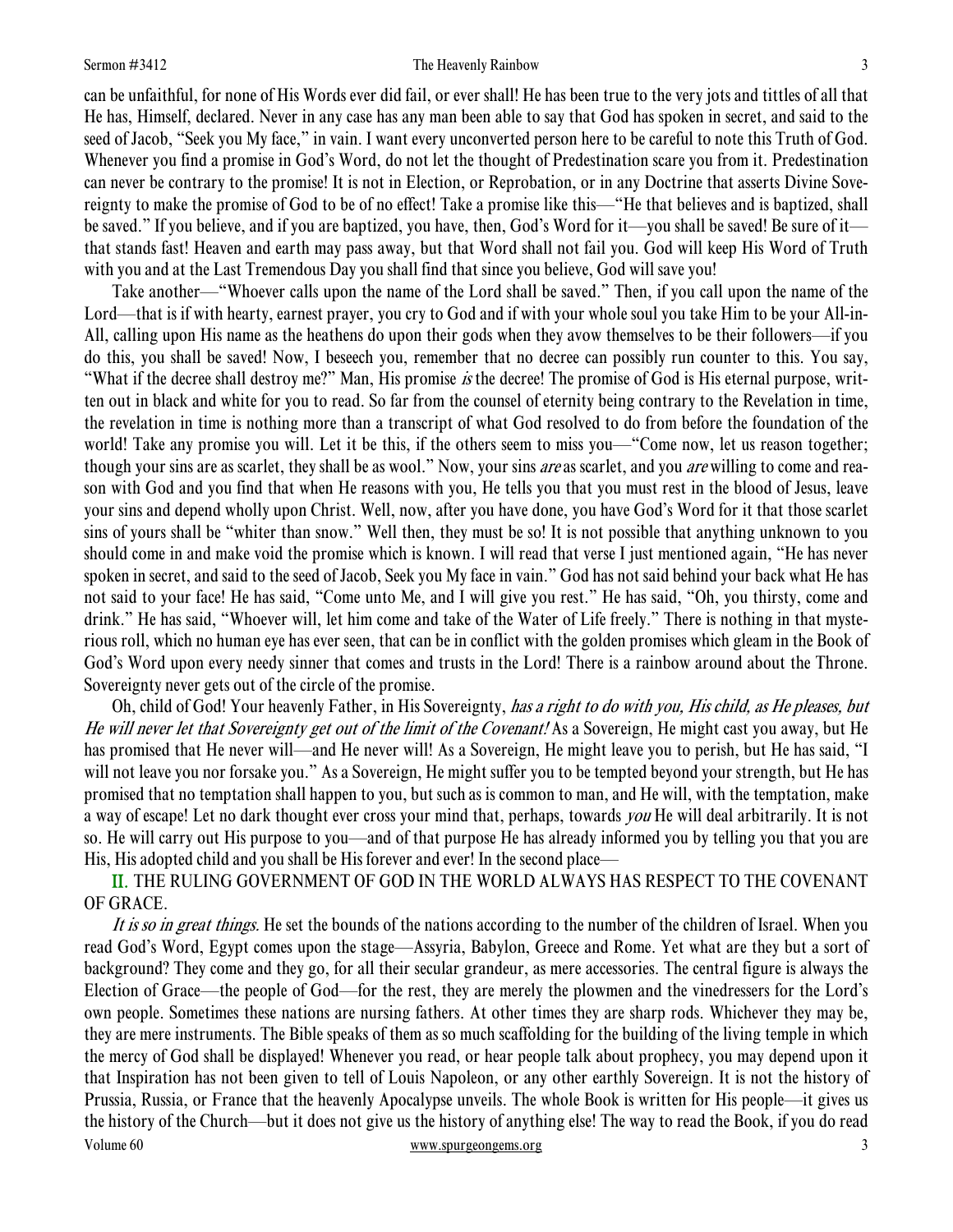it, is with this central thought in your minds—that God has not revealed to us anything concerning Assyria, Babylon, Greece, or Rome for their own sakes—but He has referred to them because they happen to have a connection with the history of His Church. That is all, for He has chosen Jacob to Himself and Israel to be His peculiar treasure. My Brothers and Sisters, I believe that when kings and potentates meet in the cabinet chamber and consult together according to their ambition, a Counselor whom they never see pulls the strings and they are only His puppets. And even when armies meet in battle array, when the world seems shaken to and fro with revolutions and the most stable thrones quiver as though they were but vessels out at sea, there is a secret Force working in all. The end and drift of these momentous actions is the bringing out of the chosen race—the salvation of the blood-bought company and the glory of God in the redeeming of the world unto Himself! When you read the newspaper, read it to see how your heavenly Father is managing the world for the good of His own children! All else—be it the disposal of a throne, the settlement of a political question, or the winning of a boat race—all else, I say, are minor things compared with the interests of the Election of Grace! All things are revolving and cooperating for good. They are working together for good to them that love God, and are the called according to the purpose of His Grace. By them He will make manifest throughout the ages unto the angels and the principalities, His manifold wisdom!

Now, as this is the case in the great, *it is equally so in the little*. In all your smaller affairs, God always governs with respect to the Covenant. Your worst afflictions are still meant for your good, for this is one clause in the Covenant, "Surely in blessing, I will bless." When you come to the worst, even should that happen to be at the close of life, you will find that God has still kept within Covenant engagements. Hear what David said upon his bed of pain, "Although my house is not so with God, yet"—oh, gracious, "yet"!—"yet has He made with me an Everlasting Covenant, ordered in all things and sure." You have lost your property—it is a sad thing for you to come down in the world, but this always was in the Covenant. Have you never read it? "In the world you shall have tribulation, but be of good cheer, I have overcome the world." Lately, when you have been in prayer, you have had but little comfort—and when you have read the Word of God, it has not seemed to gleam with delight to you, but rather the Book has seemed dark. Well, well, that is in the Covenant! Did I not read it to you? "As many as I love, I rebuke and chasten; be zealous, therefore, and repent." Perhaps you have been backsliding. It is sad that it should be so. And now you have lost much of your enjoyment and you are exceedingly cast down. But did you ever read it, "The backslider in heart shall be filled with his own ways"? Do you not know it to be a promise from God—"If his children err from My commandments, then will I visit their transgressions with the rod; nevertheless, My Covenant will I not take away from him, nor suffer My loving kindness to fail"? You are only receiving, now, what God has promised to give to you!

 Look upon these things as tokens that God is faithful. We are told in the Covenant God made with Noah, that "seedtime and harvest, summer and winter shall never cease." Now, the snow has fallen today, and it is bitterly cold. But, my Brothers and Sisters, it was in the Covenant that the winter should not cease. No doubt when the harvest comes, and the summer laughs with joy, we shall say, "How good God is and how true He has been to His Covenant, that there should be a harvest and a summer!" Ah, but when the seed is cast into the cold soil and the frost covers it, you ought to be equally grateful to the faithfulness of God, for this, too, is one part of the promise! If He did not keep one part, you might be afraid that He would not keep the other! Just so is it *spiritually*. Your troubles are promised to you. "In the world you shall have tribulation." You have got your troubles. "As many as He loves, He chastens." You have got the chastening. Be, therefore, thankful that you have another proof of the Divine Faithfulness towards you. There is a rainbow around about the Throne of God, and let the Throne decree what it may! The scepter is never stretched beyond the boundary of Covenant Love. It is impossible for God to deal towards His people contrary to the spirit which breathes in the two Immutable things in which it is impossible for Him to lie, and by which He has given strong consolation to those who have fled for refuge to the hope which is set before them in the Gospel. Our third point is—

III. IN THE COVENANT OF GRACE, REPRESENTED BY THE CIRCULAR RAINBOW, LOVE AND GRACE ARE ALWAYS CONSPICUOUS.

 The emerald, with its green color, is always taken to represent this green earth and the things which concern the dwellers therein. And it has always been viewed as a type of mercy. It is a soft and gentle color, the most agreeable to the eyes of all the colors, the vibrations of light caused by it being found to be more suitable to the optic nerve than the vibrations of any other color. Scarlet and such bright colors, the emblems of justice and vengeance, would soon destroy the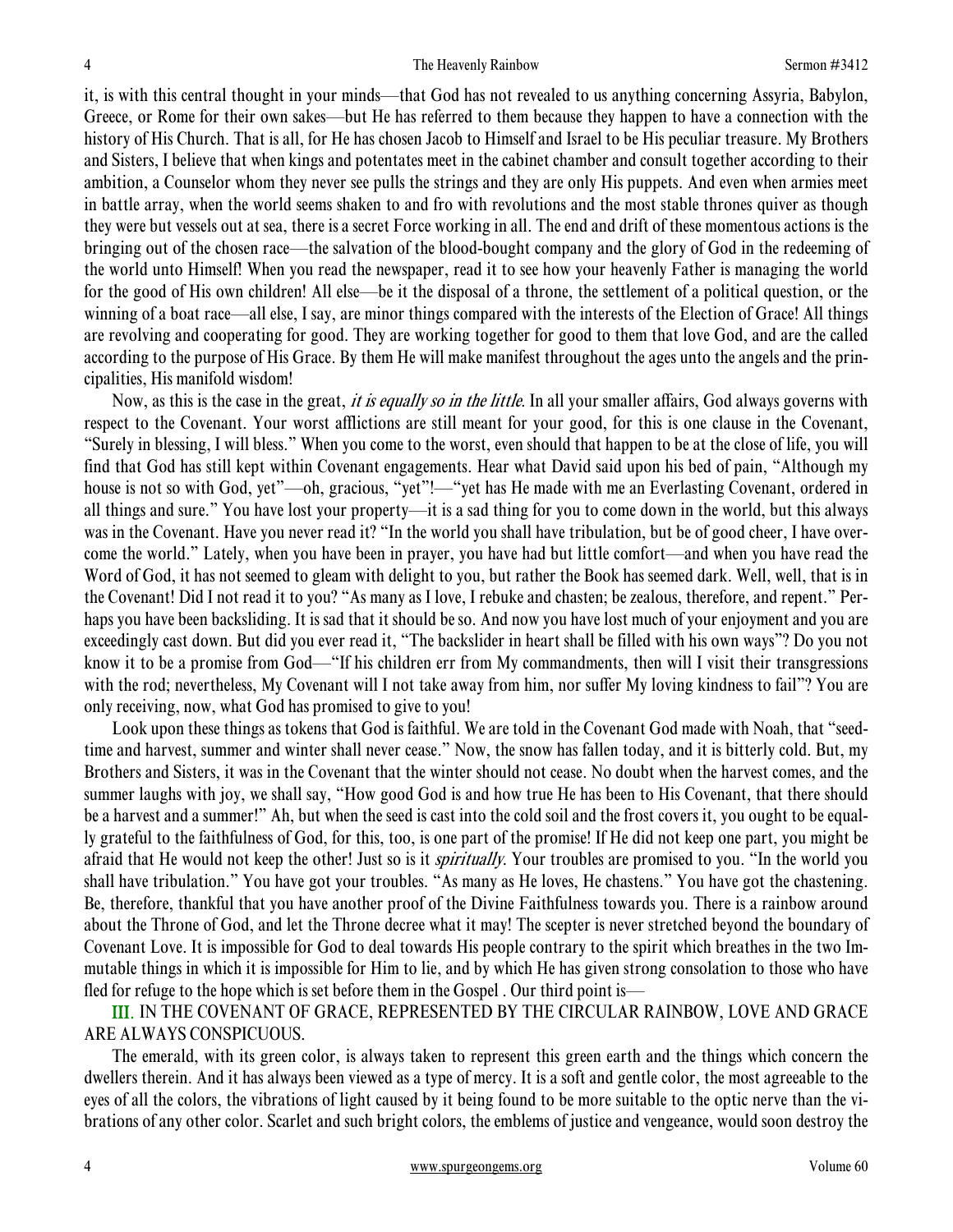#### Sermon #3412 **Sermon #3412** The Heavenly Rainbow 5

eyes. White, the emblem of purity, cannot long be endured. Those of us who have crossed lofty mountains covered with snow have had to suffer as long as we have been there, from snow-blindness. The human eyes would soon cease to perform its functions if the earth were long covered with snow and if we had nothing to relieve the eyes. Green is the color that suits mankind and it represents the mercy, the tenderness and the benevolence of God towards mankind.

 Whenever you read the Covenant, read it in the light of the emerald. I have sometimes thought that some of my Brothers and Sisters read it in another light. I think I have heard prayers which, if translated into plain English, would run something like this—"Lord, we thank You that we are elected. We bless You that we are in the Covenant. We bless Your name that You are sending sinners down to Hell, cutting them off and destroying them, but we are saved!" I have sometimes thought I have caught in such prayers an air of complacency in the damnation of sinners, and even a little more than that—I have fancied I have seen in certain hyper-Calvinists a sort of Red Indian scalping knife propensity an ogre-like feeling with respect to reprobation—a smacking of lips over the ruin and destruction of mankind! As to all of which, I can only say that it seems to me to be "earthly, sensual, devilish." I cannot imagine a man, especially a man who has the spirit of Christ in him, thinking of the ruin of mankind with any other feeling than that which moved the soul of Christ when He wept over Jerusalem, crying, "How often would I have gathered you as a hen gathers her chicks under her wings!" Let no one imagine that the spirit of Calvinism is a spirit of hostility to universal humanity! It is not so! It is a perversion and a caricature of the expositions of Calvin and Augustine—and of the Apostle Paul and of what our Master preached—to represent us as thinking with complacency of the ruin of any one of the human race!

 My Brothers and Sisters, when I have sometimes heard statements made about the fewness of those who will be saved at the last, I have thought that surely the rainbow around about the Throne of the God whom such people worshipped must have been scarlet in color. It could not have been "in sight like unto an emerald." There must have been a predominance of vengeance in it and not of mercy! Why, I firmly believe that at the last it will be found that there are *more* in Heaven than in Hell, for when the great winding up of the drama shall come, Christ will in all things have the preeminence! Now, alas, there are few that find the narrow road while broad is the gate of Hell and many there are that go in that way. We are in the minority, now, but when I think of the countless hosts of little children, elect of God, who have gone from their mother's breasts to Glory, not having passed through actual sin, but being bought with precious blood, I can see a vast multitude that belongs to Christ! And when I look forward to that brighter age when the nations shall flock to the feet of Christ, and tens of thousands and hundreds of millions shall sing His praises from the rising of the sun to the going down of the same, I rejoice to think that then the Lord Jesus Christ will see of the travail of His soul and will be satisfied—and it is not a little that will satisfy Him! I have sometimes thought with a certain good Divine, that when the King comes to end His reign, there will be found no more in prison in comparison with the great number of His creatures, than in any well ordered government. At any rate, let us hope so. We have no right to speak positively where we have no positive declaration. But it is significant that there is always a prominence given in Scripture to the grace, the mercy, the goodness and the loving kindness of God. Surely Scripture would not tell us this unless it would also seem to be so in the universal Providence of God. I believe that in the rainbow, the emerald will be the most conspicuous, and that Divine Grace will be "in Heaven the topmost stone," for it "well deserves the praise." And now, in conclusion, my dear Friends—

### IV. LET ME MAKE ONE OR TWO PRACTICAL REMARKS.

Volume 60 www.spurgeongems.org 5 Let me exhort you *all to understand the Covenant, of which the rainbow is the symbol*. I am sorry to say that there are many professors who do not know what the Covenant means. I have been told that there are pulpits where the word, "Covenant," is scarcely ever mentioned, so that the congregation really do not know what the Covenant of Grace means. Now, the old Scotch Divines and our own Puritan forefathers were of opinion that the two Covenants are the very essence of all theology. When a man gets a clear view of the Covenant of Works and sees how it was made with Adam, and broken, and how it involved our ruin—and then gets a clear view of the Covenant of Grace made with the Second Adam, the conditions of which are all fulfilled by Him, so that the Covenant cannot be broken by us—and that all the provisions of that Covenant are made sure by His having fulfilled His Suretyship and Sponsorship on our behalf. When a man gets a hold of these two things, why, he cannot be an Arminian. It is impossible! But he must keep pretty near to those grand old Doctrines which we call the Doctrines of Grace. If any man says to me, "What is the one thing which I have to learn to be a sound preacher of the Gospel?" I think I would say, "Learn to distinguish between the Covenant of Hagar,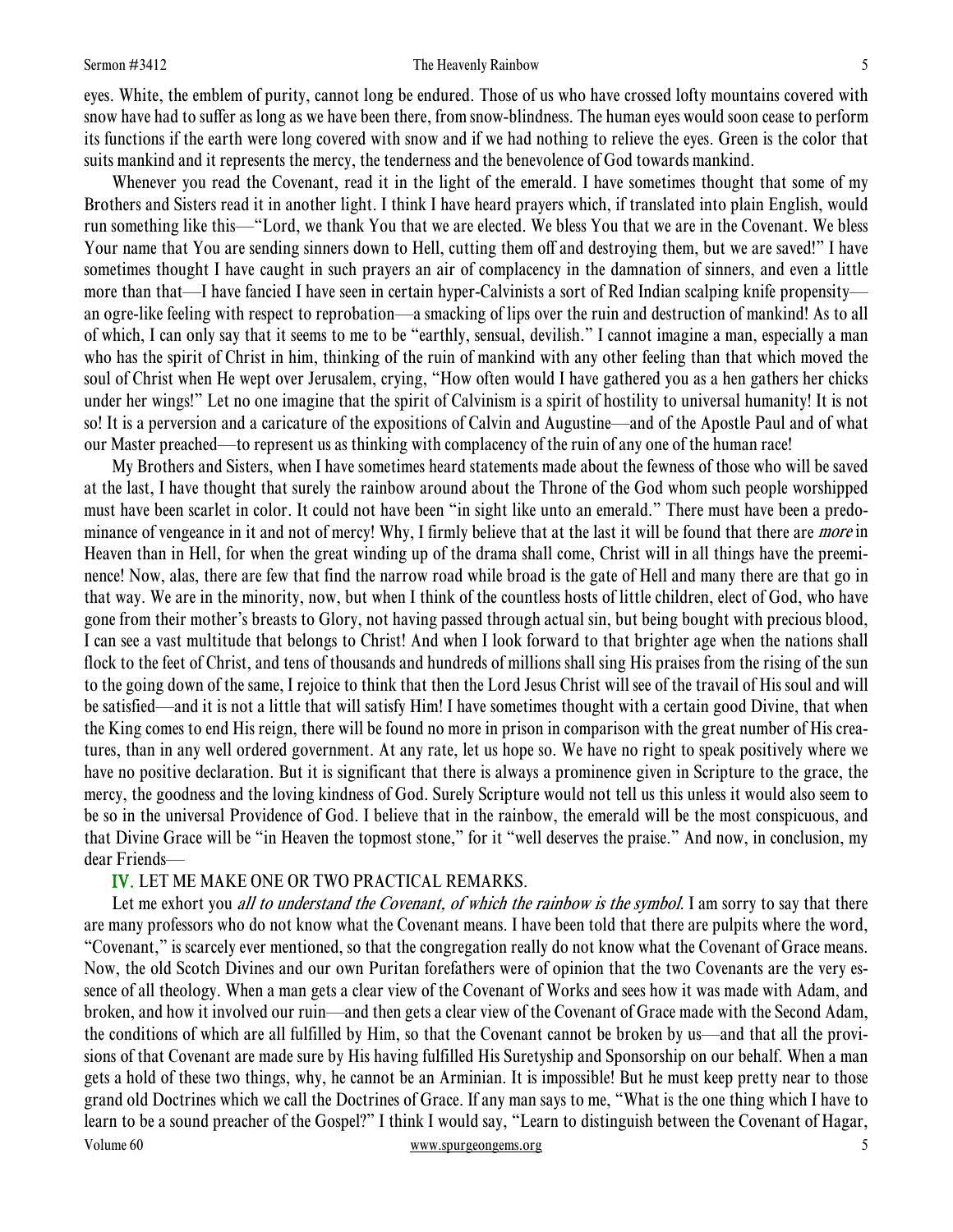which is Sinai in Arabia, and the Covenant of Sarah, which is the Covenant of the New Jerusalem, which is of promise. The distinction between works and Grace, between debt and gift, between the works of the Law and the abounding loving kindness of the Lord our Lord." May I ask young members of the Church to read the Scriptures upon this point and to ask their older friends to instruct them in the matter of the Covenant? It is such an important point that I would press it very earnestly. I hope you do not wish to go to Heaven like those of whom the Savior speaks, and who enter into life lame, or maimed, or having but one eye. Oh, no, but seek to clear away ignorance! That the soul is without knowledge is not good. Get a clear view of these things, for by so doing you will be comforted, you will be strengthened, you will be sanctified!

But *if you do understand the Covenant, have a constant regard to it*. There is a sweet prayer, "Have respect unto Your Covenant." We pray that to God. Well, He does have respect to the Covenant. He has the symbol of it all around His Throne! He cannot look anywhere without looking through His Covenant. He sees us, He sees the world, He sees all things through that rainbow which is around His Throne. He sees all human affairs through the medium of the great Mediator, the Covenant Angel, the Lord Jesus. Well now, what you ask God to do, and what He does, do for yourselves! Have respect unto the Covenant. Do you ever think of the Covenant? Some, I am afraid, do not think of it by the month together and yet the Covenant—oh, Brothers and Sisters—it is a casket full of wealth! It is a fountain full of crystal streams! It is the Heaven out of which the manna falls! It is the Rock out of which the living waters flow—the Rock, Christ, who is the essence of the Covenant to us! Live upon the Covenant in life and let it claim your last accents in the moment of death! Rejoice in this Covenant of Grace all day! Live upon the choice morsels which God has laid up in store for you in it. The Covenant! The Covenant! Oh, keep your hearts, keep your thoughts, keep your eyes constantly on it!

And oh, *get comfort from the Covenant*! Do not merely *think* of it, but really lay hold upon it. You are in covenant with God! It is not a question with you, as a believer in Christ, whether God may keep you and bless you and cause His face to shine upon you. He will do so! He cannot do otherwise, if I may use such language concerning Him, because though He is free, yet He has bound Himself by His promise! He has bound Himself by His oath! He has put Himself within the limit of the rainbow and out of that He cannot, and will not go! It encircles His Throne and Himself. You may go up to His Throne humbly but still go there with boldness. You do not come like a common beggar. You do not knock at the door as a man does at your door, a chance beggar asking for charity. You have got a promise! Come, then, as a man goes into the bank who has got a bank-bill that is dated and now the day is come for it to be paid! Go to God, making mention of the name of Jesus, with the humble boldness with which a child asks of its own loving parent what that parent has often promised to bestow. Let the comfort of the Covenant be continually yours!

And if you have this comfort, *never, never be so base as to indulge hard thoughts of God*. It is very easy for me to say this to you, but it will not always be so easy for you to practice it. Ah, Friends, we think we can take God's will and be submissive to it and acquiesce in it—but when it presses hard upon us—then is the proof. When a man gets into the fining-pot and the crucible is put into the fire, they will show what faith he has! Ah, it is hard when you get a heavy stroke, when you are told that such-and-such an one who is very dear to you will die before long, or when you know that you, yourself, have a fatal disease—it is then hard to say, "The Lord lives, and blessed be my Rock!" Or, "The Lord gave, and the Lord has taken away, and blessed be His name." It was admirable in David, that when he began one of his mournful Psalms, he knew that he was going to groan a good deal, so he said, "There is one matter we will set right before we get out of trim. Truly God is good to Israel." That is settled. He puts that down as the first thing when he gets into the box as a witness. He says, "I am confused, today, and tumbled up and down in my wits, but before I say anything, I have to say this one thing—I solemnly declare before men, angels and devils—God is truly good to Israel! As for me, my feet had well-nigh gone, my steps had almost slipped," and so on—but he begins with that. Now, settle that, settle that in your soul! Put that down like an anchor, right deep in the sea—come winds, come waves, come hurricanes—God is good! God is faithful! God will keep His Covenant! Every dark and painful line meets in the center of His Love. It must be right. Never let your soul be envious of the wicked when you see their prosperity, but still rejoice in your God and let Him do as He wills!

If you do know anything about the sweetness of the Covenant, when you meet with a poor child of the house of Israel, tell him about it. And as you do not know who he may be, tell everybody about it! There may be one of your Brothers or Sisters with whom you are to live in Heaven sitting next to you in the pew. Since I mentioned last Sunday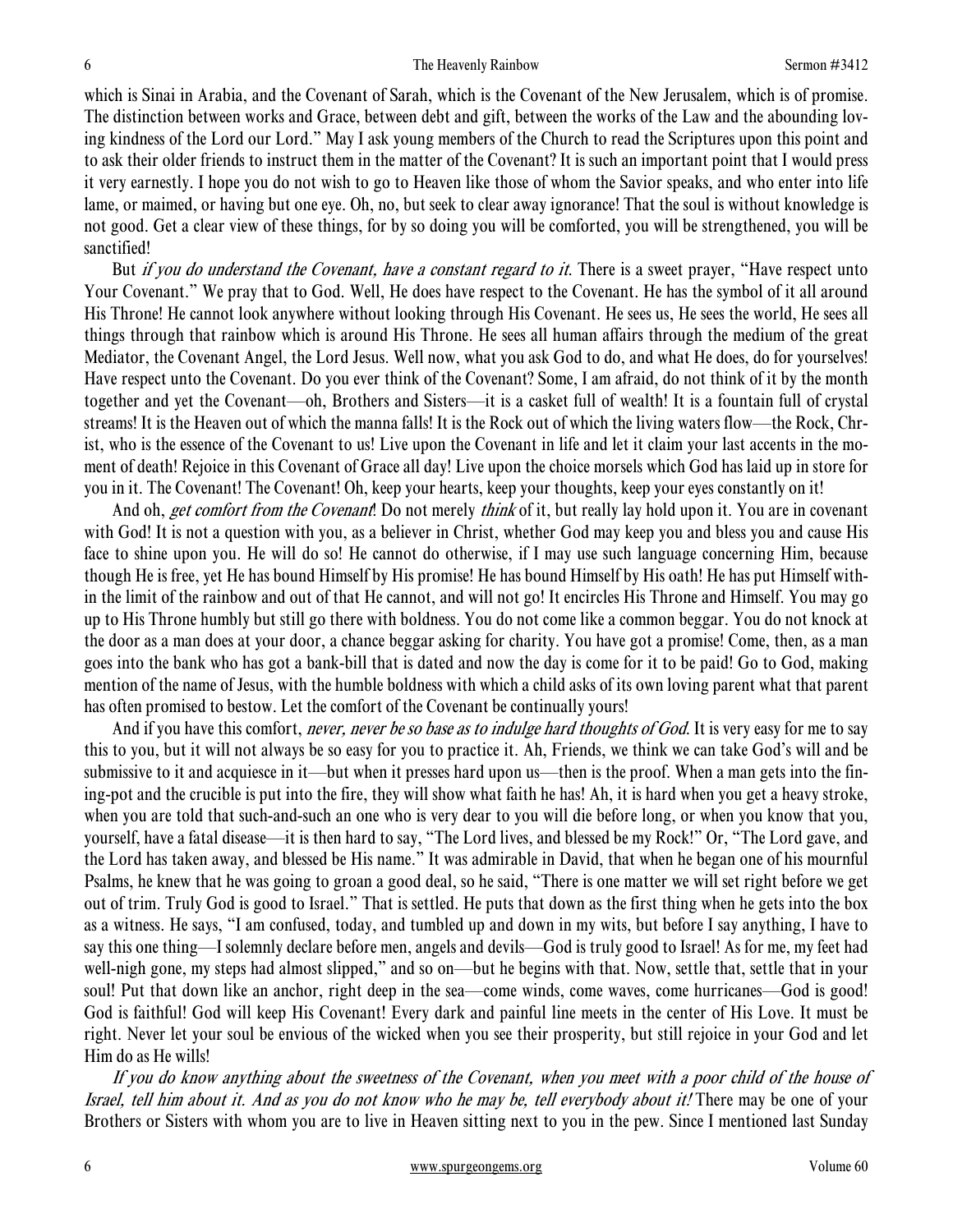#### Sermon #3412 **The Heavenly Rainbow** 7

night that there was a young person who had been here for two years and nobody had ever spoken to her, I have had a letter from a young man to say that he is in the same case. Oh, dear! You know how I told you on Sunday night that I was ashamed of some of you, but I did not know in which part of the chapel you were and, therefore, as I did not know who it was, I could not be ashamed of you, but get you to be ashamed on your own account! Now, you see, there are two cases, and I am afraid if we get more testimony, it would go to ever so many places in the Tabernacle. Do not let it be so! Let each one pluck up heart and say unto his fellow, "Know the Lord." Let each man say to his neighbor, "Have you tasted the sweetness?" Who finds honey and eats it all? You ought to say, like the Syrian lepers, "This is a day of good tidings; if we tarry here, perhaps mischief will befall us; let us go even into the camp of Israel and let us tell them of this thing." Spread abroad the good news! Who knows how many you may bring to my Master's footstool, to their salvation and to your own comfort and joy?

## EXPOSITION BY C. H. SPURGEON: REVELATION 18:21-24; 19:1-10.

 Blessed is he that reads and understands the prophecy of this Book. We have no difficulty in knowing to what city this great Babylon refers, for the Church of Rome, in the plenitude of its wisdom, has taken the title to itself in attempting to claim that Peter was the first bishop of Rome! They quote the text, "The church that is in Babylon salutes you" that church, they say, being the church in Rome! Therefore Rome is Babylon! Besides, the whole of the  $18<sup>th</sup>$  Chapter gives such a description as can only apply to her and she must, and shall, come to her end!

Verses 21-24. And a mighty angel took up a stone like a great millstone, and cast it into the sea, saying, Thus with violence shall that great city, Babylon, be thrown down and shall be found no more at all. And the voice of harpers, and musicians, and pipers, and trumpeters, shall be heard no more at all in you; and no craftsmen of whatever craft he is, shall be found anymore in you; and the sound of a millstone shall be heard no more at all in you, And the light of a candle shall shine no more at all in you. And the voice of the bridegroom and of the bride shall be heard no more at all in you: for your merchants were the great men of the earth; for by your sorceries were all nations deceived. And in her was found the blood of Prophets, and of saints, and of all that were slain upon the earth.

### REVELATION 19:1-10.

Verses 1-4. And after these things I heard a great voice of much people in Heaven, praying, Alleluia, Salvation, and glory, and honor, and power, unto the Lord our God: For true and righteous are His judgments: for He has judged the great whore which did corrupt the earth with her fornication, and has avenged the blood of His servants at her hands. And again they said, Alleluia. And her smoke rose up forever and ever. And the four and twenty elders and the four beasts fell down and worshiped God that sat on the Throne, saying, Amen: Alleluia. For the overthrow of a monstrous system of error gives delight to all holy spirits—and chiefly to those who stand nearest the eternal Throne of God!

5-6. And a voice came out of the Throne saying, Praise our God, all you His servants, and you that fear Him, both small and great. And I heard, as it were, the voice of a great multitude, and as the voice of many waters, and as the voice of mighty thunders saying, Alleluia: for the Lord God Omnipotent reigns! The harlot church is put away! The true Church is introduced, fully arrayed in perfect holiness, ready for the consummation of her own joy and her master's—her last delight.

Volume 60 www.spurgeongems.org 7 7 7-10. Let us be glad and rejoice, and give honor to Him: for the marriage of the Lamb is come, and His wife has made herself ready. And to her was granted that she should be arrayed in fine linen, clean and white: for the fine linen is the righteousness of saints. And he said unto me, Write, Blessed are they which are called unto the marriage supper of the Lamb. And he said unto me, These are the true sayings of God. And I fell at his feet to worship him, and he said unto me, See you do it not: I am your fellow servant, and of your brethren that have the testimony of Jesus: worship God: for the testimony of Jesus is the spirit of prophecy. If John made a mistake, because the saints in Heaven are all so like their Master, it is well that the mistake was at once corrected, for angel worship, or the worship of saints, is to be avoided by all saints! And God's Word about it is, "See you do it not." It is said that we should certainly pay reverence to holy men that are now with God, but see you do it not! Indeed, here among men, the same kind of idolatry is sought to be kept up, and the preacher is arrayed in garments to make him distinct from the people, as though he were something better or differ